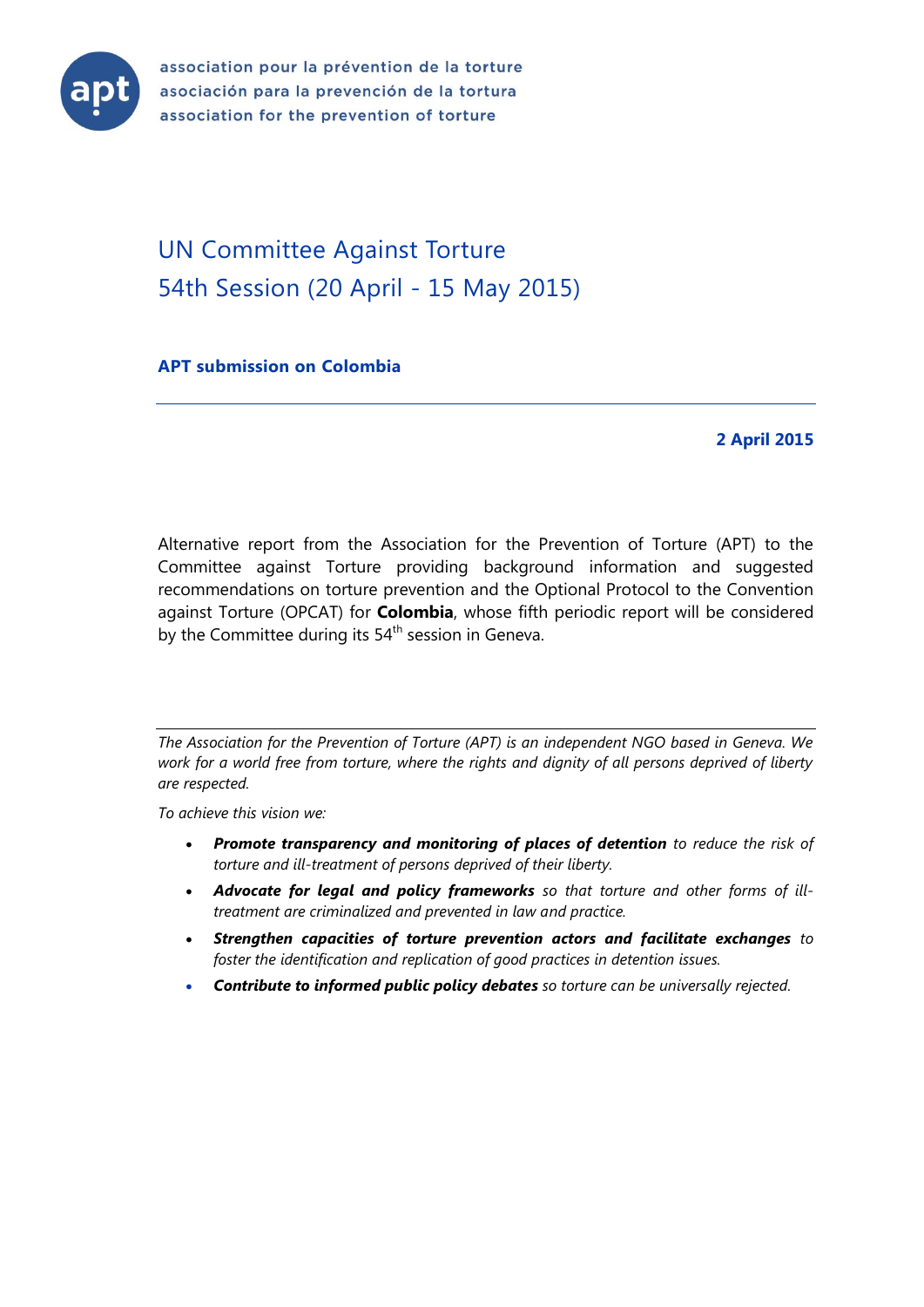# **1. Key facts**

- UNCAT ratification on 8 December 1987
- The Colombian Government has stated to the Committee at its 2009 review that it does not intend to ratify the OPCAT, as Colombia's existing institutions provide sufficient mechanisms to protect the rights of detainees. This position has been reiterated since (including at the UPR in 2013).

# **2. Background**

 $\overline{a}$ 

- In its 2009 Concluding Observations, the Committee against Torture (the Committee) recommended Colombia to *"[R]atify the Optional Protocol to the Convention as soon as possible, to better prevent violations of the Convention*."<sup>1</sup>
- $\bullet$  The Human Rights Committee also recommended OPCAT ratification in 2010.<sup>2</sup>
- Several States made similar calls during the second Universal Periodic Review of Colombia in May 2013. $3$
- The Inter-American Commission on Human Rights also recommended, based on its findings during a visit to Colombia in December 2012, that Colombia ratify the OPCAT, as it is "*convinced that the most effective means to prevent torture is to open all places of deprivation of liberty to public scrutiny and independent monitoring*". 4
- Finally, the UN High Commissioner for Human Rights, in his last report on the human rights situation in Colombia, also recommended that the State should: *"[R]atify the OPCAT and establish a national torture preventive mechanism as stipulated therein, as a step towards addressing the penitentiary crisis"*. 5

In response, the Colombian Government has claimed, in multiple instances, that it does not need to ratify the OPCAT as it already possesses adequate mechanisms to prevent torture.

<sup>1</sup> UN Committee Against Torture (CAT), Concluding Observations: Colombia*,* UN Doc CAT/C/COL/CO/4, 2009, 4 May 2010, ¶ 22.

 $2$  UN Human Rights Committee, Concluding Observations: Colombia, UN Doc CCPR/C/COL/CO/6, 4 August 2010, 1 21.

<sup>&</sup>lt;sup>3</sup> Costa Rica, Peru, Slovenia, Philippines, Mexico, Turkey, Montenegro, Uruguay, Guatemala, Tunisia and the Czech Republic recommended OPCAT ratification. Costa Rica and the Czech Republic recommended, in addition, the establishment of an NPM. See Human Rights Council, Report of the UPR Working Group, Colombia, A/HRC/24/6, 111 188.2 a 188.6.

<sup>4</sup> IACHR, *Verdad, Justicia y Reparación: Cuarto informe sobre la situación de derechos humanos en Colombia*, OEA/Ser.L/V/II. Doc.49/13, 31 December 2013, [http://www.oas.org/es/cidh/docs/pdfs/Justicia-Verdad-Reparacion](http://www.oas.org/es/cidh/docs/pdfs/Justicia-Verdad-Reparacion-es.pdf)[es.pdf.](http://www.oas.org/es/cidh/docs/pdfs/Justicia-Verdad-Reparacion-es.pdf) (Unofficial translation).

<sup>&</sup>lt;sup>5</sup> UN Human Rights Council, Report of the High Commissioner for Human Rights on the situation of human rights in Colombia, UN Doc A/HRC/28/3/Add.3, 23 January 2015, ¶ 78 k). See also Reports of the High Commissioner for Human Rights on the situation of human rights in Colombia for the years 2009 (A/HRC/13/72, 4 March 2010, ¶ 52), 2010 (A/HRC/16/22, 3 February 2011,¶ 93) and 2011 (A/HRC/19/21/Add.3, 31 January 2012, ¶ 118 d).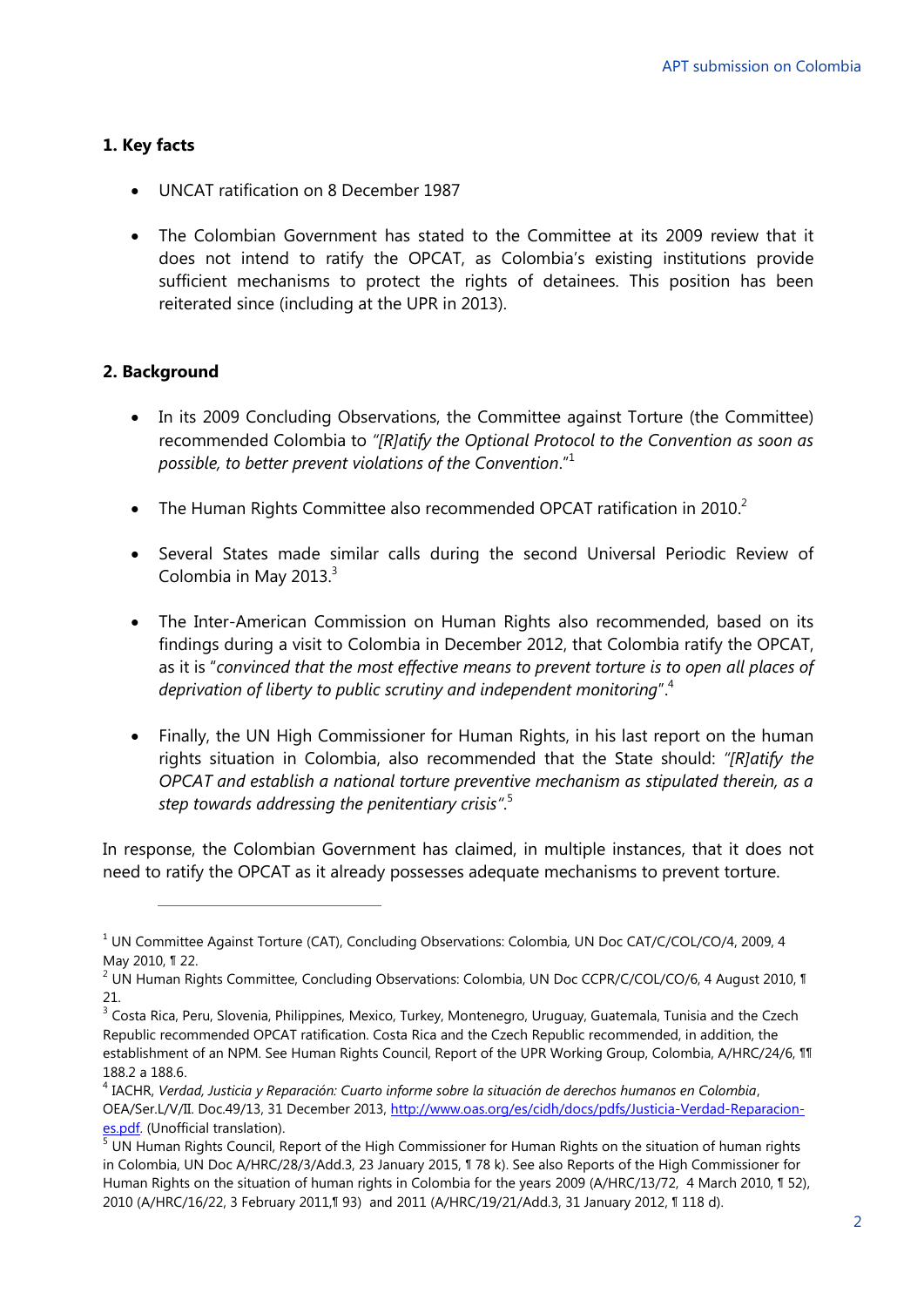Responding to the specific question posed by the Committee in the recent List of Issues prior to Reporting, on whether the State party intends to ratify the OPCAT and, if so, the status of the ratification process,<sup>6</sup> Colombia reiterated that it "*has a wide-ranging legal framework on the prevention and punishment of torture, beginning with article 12 of the Constitution",* and that *"Government institutions have been implementing a series of measures and actions aimed at preventing torture, including the publication of various National Prisons Institute guidelines, the establishment of human rights committees, the creation of the office of Human Rights Ambassador, and the hosting of visits by oversight bodies and international organizations such as the ICRC (…)*." <sup>7</sup>

In 2009, the Committee expressed concern at the fact that the above mentioned national human rights committees created within Colombian detention centres "*do not constitute an independent preventive mechanism as provided for by the Optional Protocol*".<sup>8</sup>

The UN Human Rights Committee, although welcoming the creation of these committees, also expressed concern regarding the lack of independence of such committees which are, in most cases, established under the direct supervision of the penitentiaries' administration (National Penitentiary Institute - INPEC).<sup>9</sup>

During missions to Colombia in 2012 to explore the possibilities of OPCAT ratification, the APT met with officials of the Ministries of Foreign Affairs, Justice, Defence and Interior as well as with senior officials of the Penitentiary system (Director of INPEC), the National Police, the Ombudsman, the President of the Constitutional Court, Members of Congress and NGOs. The response was in general positive and most interlocutors, including the then Minister of Justice, the Ombudsman (*Defensor del Pueblo*), the representative from the *Procuraduría General de la Nación*, and the Director General of the INPEC were open to a possible ratification of the OPCAT.

## **3. Conditions and treatment in detention**

 $\overline{a}$ 

The prison population in Colombia has increased dramatically over the last decade (according to the Ombudsman's Office, it nearly doubled).<sup>10</sup> Statistics of the INPEC as of October 2014 indicated a number of 116,449 persons detained in establishments designed for only 78,022.  $^{11}$ This represents 49.3 per cent overcrowding in Colombian prisons.

 $6$  List of issues prior to reporting, UN Doc CAT/C/COL/Q/5, 11 July 2012, 11 46.

 $^7$  CAT, Fifth Periodic Report of Colombia, UN Doc CAT/C/COL/5, 23 May 2014, 1 198.

<sup>&</sup>lt;sup>8</sup> CAT, Concluding Observations: Colombia, 4 May 2010, 1 22.

<sup>&</sup>lt;sup>9</sup> See UN Human Rights Committee, Concluding Observations: Colombia, UN Doc CCPR/C/COL/CO/6, 4 August 2010, ¶ 21.

<sup>10</sup> See Ombudsman's Office, press release of 30 March 2015, *Fuga de "El desalmado" de la cárcel Las Heliconias de Florencia evidencia otra cara de la crisis carcelaria*, [http://www.defensoria.gov.co/es/nube/noticias/3399/Fuga-de-](http://www.defensoria.gov.co/es/nube/noticias/3399/Fuga-de-%27El-desalmado%E2%80%99-de-la-c%C3%A1rcel-Las-Heliconias-de-Florencia-evidencia-otra-cara-de-la-crisis-carcelaria-crisis-carcelaria-Caquet%C3%A1-violencia-contra-los-ni%C3%B1os-C%C3%A1rcel-Las-Heliconias-Hacinamiento-carcelario-Crisis-carcelaria.htm) [%27El-desalmado%E2%80%99-de-la-c%C3%A1rcel-Las-Heliconias-de-Florencia-evidencia-otra-cara-de-la-crisis](http://www.defensoria.gov.co/es/nube/noticias/3399/Fuga-de-%27El-desalmado%E2%80%99-de-la-c%C3%A1rcel-Las-Heliconias-de-Florencia-evidencia-otra-cara-de-la-crisis-carcelaria-crisis-carcelaria-Caquet%C3%A1-violencia-contra-los-ni%C3%B1os-C%C3%A1rcel-Las-Heliconias-Hacinamiento-carcelario-Crisis-carcelaria.htm)[carcelaria-crisis-carcelaria-Caquet%C3%A1-violencia-contra-los-ni%C3%B1os-C%C3%A1rcel-Las-Heliconias-](http://www.defensoria.gov.co/es/nube/noticias/3399/Fuga-de-%27El-desalmado%E2%80%99-de-la-c%C3%A1rcel-Las-Heliconias-de-Florencia-evidencia-otra-cara-de-la-crisis-carcelaria-crisis-carcelaria-Caquet%C3%A1-violencia-contra-los-ni%C3%B1os-C%C3%A1rcel-Las-Heliconias-Hacinamiento-carcelario-Crisis-carcelaria.htm)[Hacinamiento-carcelario-Crisis-carcelaria.htm.](http://www.defensoria.gov.co/es/nube/noticias/3399/Fuga-de-%27El-desalmado%E2%80%99-de-la-c%C3%A1rcel-Las-Heliconias-de-Florencia-evidencia-otra-cara-de-la-crisis-carcelaria-crisis-carcelaria-Caquet%C3%A1-violencia-contra-los-ni%C3%B1os-C%C3%A1rcel-Las-Heliconias-Hacinamiento-carcelario-Crisis-carcelaria.htm)

<sup>&</sup>lt;sup>11</sup> See INPEC, Informe estadístico octubre 2014,

[www.inpec.gov.co/portal/page/portal/INPEC\\_CONTENIDO/NOTICIAS%20Y%20NORMATIVIDAD/ESTADISTICAS/INF](http://www.inpec.gov.co/portal/page/portal/INPEC_CONTENIDO/NOTICIAS%20Y%20NORMATIVIDAD/ESTADISTICAS/INFORMES_ESTADISTICOS/INFORME%20OCTUBRE%202014.pdf) [ORMES\\_ESTADISTICOS/INFORME%20OCTUBRE%202014.pdf.](http://www.inpec.gov.co/portal/page/portal/INPEC_CONTENIDO/NOTICIAS%20Y%20NORMATIVIDAD/ESTADISTICAS/INFORMES_ESTADISTICOS/INFORME%20OCTUBRE%202014.pdf)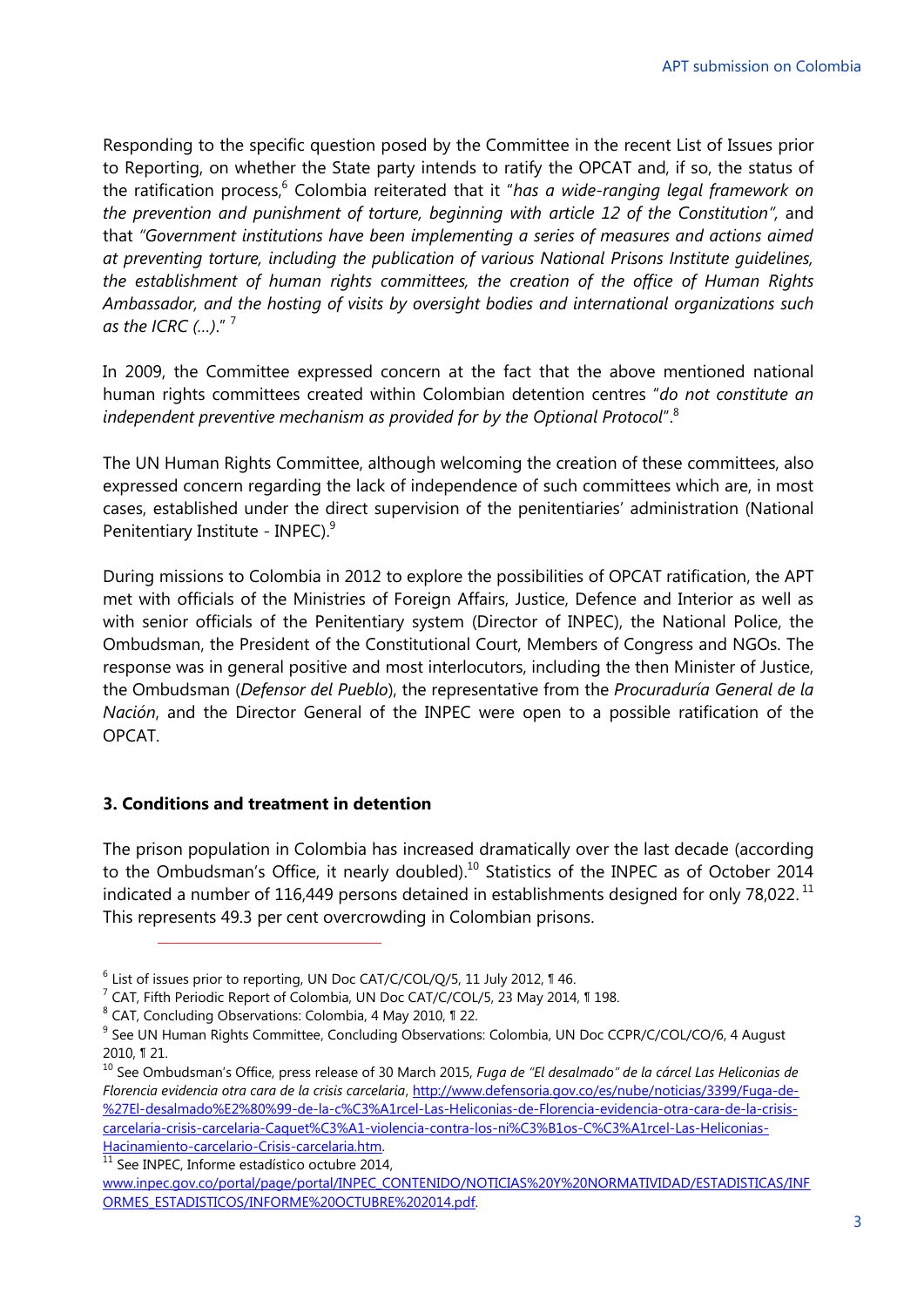The Constitutional Court has been addressing the crisis of the penitentiary system since 1998, when it declared a "state of unconstitutional affairs" <sup>12</sup> (*estado de cosas inconstitucional*) due to the high level of overcrowding and the very poor prison conditions. 17 years later, a Constitutional Court judgement, announced on 24 March 2015, found that conditions of detention prevailing in six of the country's prisons (Tramacúa in Valledupar, Modelo in Bogota, Bellavista in Medellin, San Isidro in Popayan, prison of Barrancabermeja and prison of Cúcuta), and the levels of overcrowding in those facilities, are as alarming today as in 1998.<sup>13</sup>

In addition to the high level of increase of prison population and overcrowding, another major issue in Colombia's prisons highlighted by the Court is the deficiencies in the provision of basic services, including access to clean drinking water and healthcare services. As a consequence of the latter, this resulted in a serious lack of medical attention which, in several cases, led to the death of the detainees. $^{14}$  This situation is illustrated by a case brought before the Inter-American Commission on Human Rights, in which the Commission requested the adoption of precautionary measures in January 2015 to protect the life and personal integrity of the detainees  $15$ 

Despite measures taken by the authorities so far to address the crisis, these have been mainly centred in building new centres and have not solved the crisis. In that regard, the Court stated that: "*The problems in the prisons cannot be solved with money and building of new infrastructure. Everything indicates that, what prevails in the country is a criminal law conception focused on the prison. As long as this is the case, there will never be enough space in prisons*."<sup>16</sup> The Court therefore ordered some measures to the Government (Ministry of Justice and Ministry of Finances), the Penitentiary administration (INPEC) and the directors of the 6 centres, to overcome the extreme levels of overcrowding. These include the creation of "legal brigades" to accelerate the consideration, by the judicial authorities, of requests by detainees to be freed. If, in 3 years' time, these measures have not been taken to remedy those structural problems, the Court will order the centres to be closed.

At the international level, several bodies have also drawn attention to the persisting penitentiary crisis. The High Commissioner, in his last report on Colombia, stated that his Office "*continued to observe the penitentiary system situation, where inmates live with unacceptable levels of overcrowding and inadequate health care. (…) The Ombudsperson called* 

judgment: El Espectador, *La sentencia contra el hacinamiento carcelario*, 24 March 2015, <http://www.elespectador.com/noticias/judicial/sentencia-contra-el-hacinamiento-carcelario-articulo-551211> ; *El* 

 $\overline{a}$ 

*plan de la Corte contra el hacinamiento carcelario*, 25 March 2015, [http://www.elespectador.com/noticias/judicial/el-plan-de-corte-contra-el-hacinamiento-carcelario-articulo-](http://www.elespectador.com/noticias/judicial/el-plan-de-corte-contra-el-hacinamiento-carcelario-articulo-551194?cx_tag=sctx#cxrecs_s)551194?cx tag=sctx#cxrecs s.

<sup>&</sup>lt;sup>12</sup> Constitutional Court, Judgment T- 153/98[, http://www.corteconstitucional.gov.co/relatoria/1998/t-153-98.htm.](http://www.corteconstitucional.gov.co/relatoria/1998/t-153-98.htm) <sup>13</sup> The full text of the judgment is not available yet online as of 1 April 2015. See news reports related to the

<sup>14</sup> See IACHR, *Verdad, Justicia y Reparación: Cuarto informe sobre la situación de derechos humanos en Colombia* p. 437.

<sup>&</sup>lt;sup>15</sup> See IACHR, Precautionary Measures N° 363/11, [http://www.oas.org/es/cidh/decisiones/pdf/2015/MC363-11-](http://www.oas.org/es/cidh/decisiones/pdf/2015/MC363-11-ES.pdf) [ES.pdf.](http://www.oas.org/es/cidh/decisiones/pdf/2015/MC363-11-ES.pdf)

<sup>16</sup> See *La sentencia contra el hacinamiento carcelario*, 24 March 2015, [http://www.elespectador.com/noticias/judicial/sentencia-contra-el-hacinamiento-carcelario-articulo-551211.](http://www.elespectador.com/noticias/judicial/sentencia-contra-el-hacinamiento-carcelario-articulo-551211)  (Unofficial translation).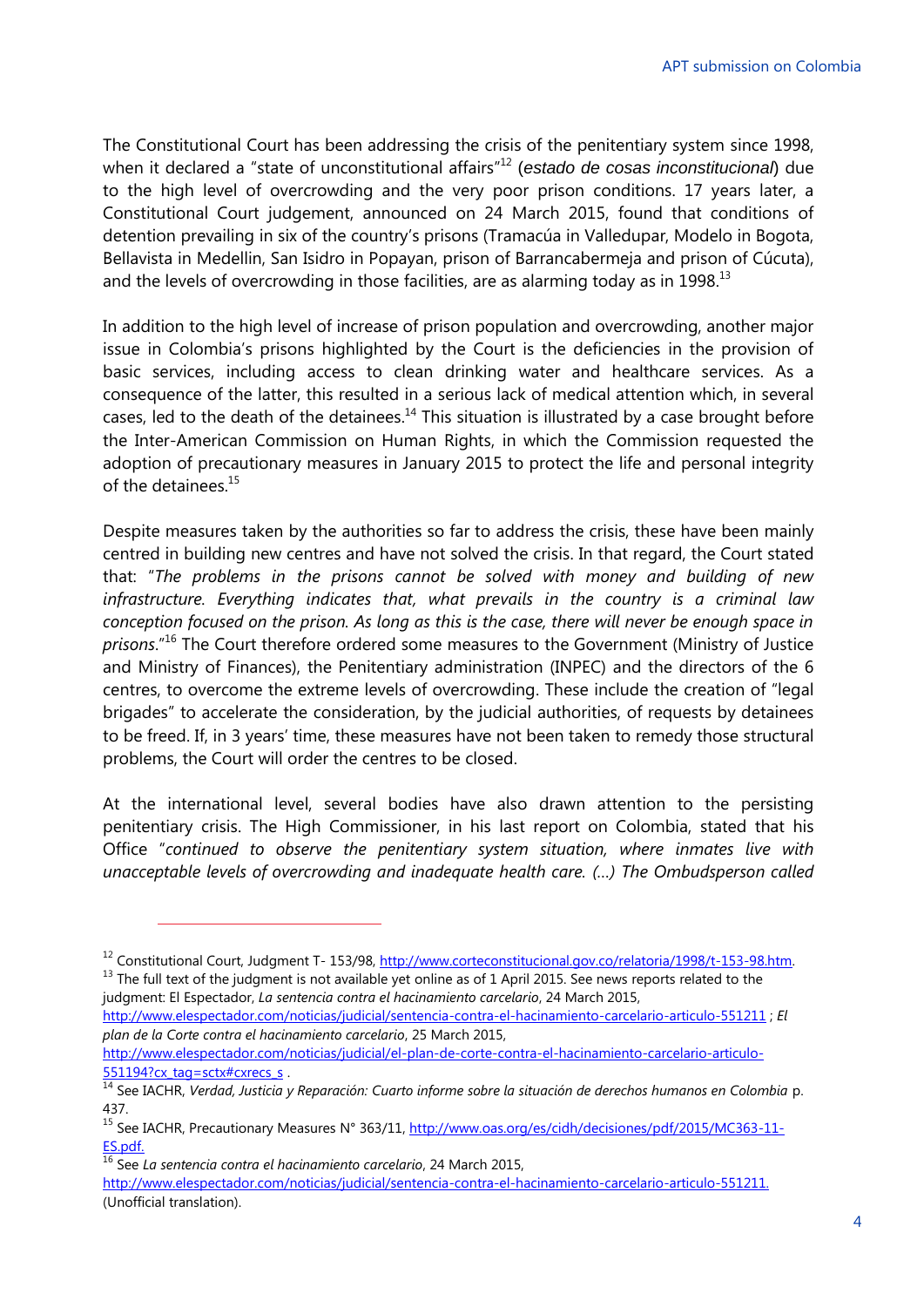for urgent structural measures to prevent the reoccurrence of such episodes."<sup>17</sup> The Inter-American Commission on Human Rights, in the report of its 2012 visit to Colombia, also addressed in details the situation of persons deprived of their liberty and made important recommendations to guide the State in designing sustainable criminal public policies aimed at guaranteeing the rights of persons deprived of their liberty.

#### **4. Need for preventive oversight mechanisms**

A key safeguard to reduce risks of torture and other forms of ill-treatment in detention is independent monitoring. It is clear that Colombia possesses a range of important mechanisms and institutions (in particular the Ombudsman's Office and the *Procuraduría General de la Nación)* to respond to human rights violations, including torture and other ill-treatment in places of deprivation of liberty. However, these institutions have been insufficient to address the penitentiary crisis that has prevailed for years and that has, as illustrated above, worsened significantly. Also, such institutions do not have the mandate to conduct preventive visits to the broad range of places of deprivation of liberty (which include not only penitentiaries but also, among others, police stations, psychiatric hospitals, juvenile detention centres,…) contemplated in article 4 of the OPCAT.

By ratifying the OPCAT, Colombia would be obliged to establish an independent National Preventive Mechanism (NPM) which could build on the existing mechanisms mentioned above but would require the adoption of a holistic and coherent national torture prevention strategy that would identify root causes and take measures to reduce the risks of torture and other illtreatment. Furthermore, by doing so, Colombia would join the emerging international system of torture prevention, which would enable them to share experiences with other States parties and the UN Subcommittee on Prevention of Torture (SPT).

The APT is convinced that an effective Colombian NPM, with its preventive approach to a serious human rights situation, would be able to identify constructive solutions to many of the issues raised by the State itself in its report to the Committee, and would therefore significantly contribute to the improved protection of persons deprived of their liberty.

 $\overline{a}$ 

<sup>&</sup>lt;sup>17</sup> UN Human Rights Council, Report of the UN High Commissioner for Human Rights on the situation of human rights in Colombia, UN Doc A/HRC/28/3/Add.3, 23 January 2015, ¶ 74.